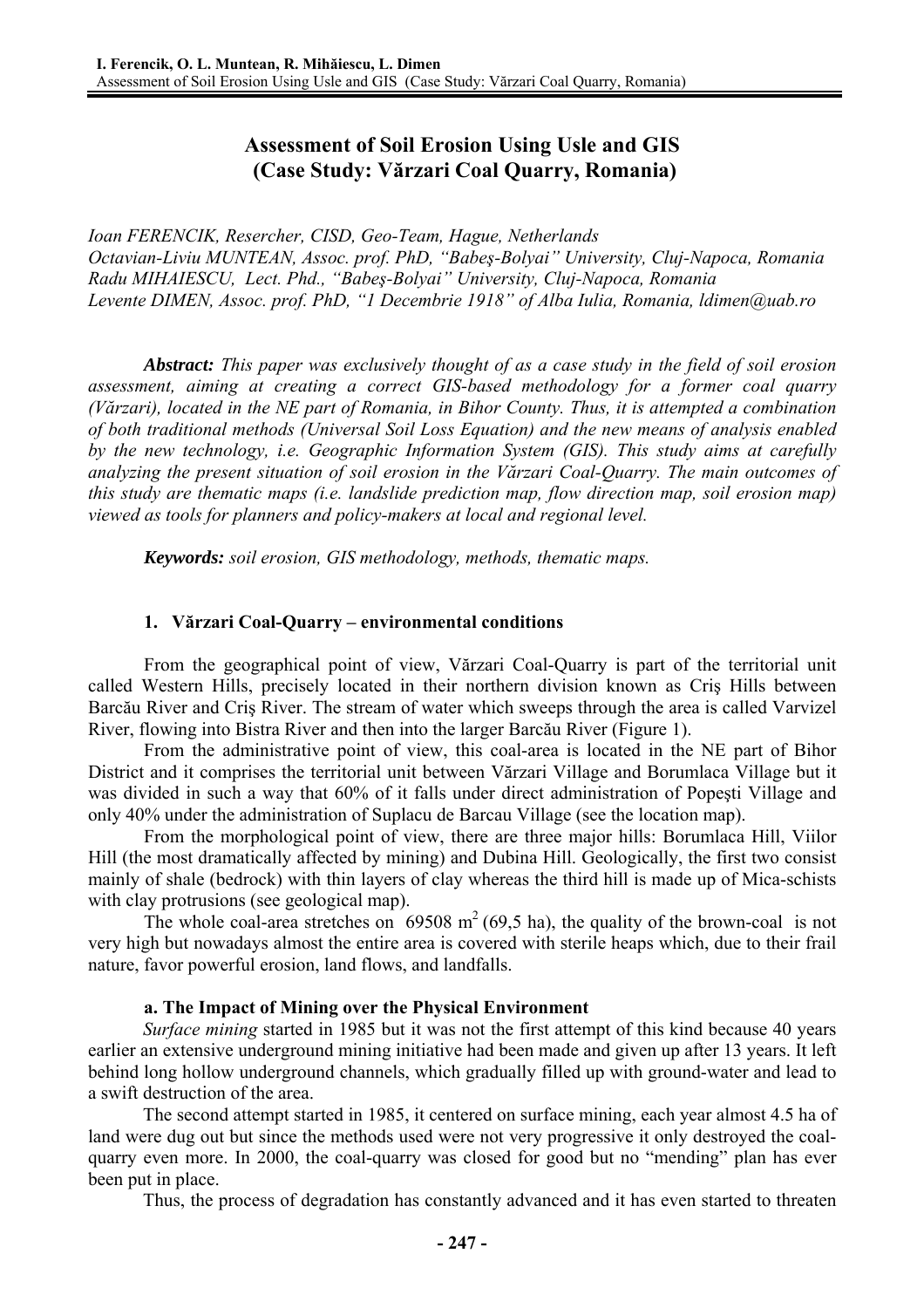the neighboring areas and human activity. It is widely accepted that physical environment is the base which holds together all the other components of the surrounding world. That is why, its structure plays a key role in the way human activity and natural environment is organized.



Fig. 1. Geographical location of Vărzari coal quarry

### **b. Geology of the Vărzari Coal-Quarry Area**

The deepest layer dates back to the Quaternary Period and consists predominantly of shale deposits mingled with clay layers. In the SW part of the area Mica-schist's emerge also (Figure 2). This structure has been largely damaged by mining because in order to reach the brown-coal located beneath the sedimentary layers and formed during the Carboniferous Period, huge amounts of material had to be removed and chaotically placed aside.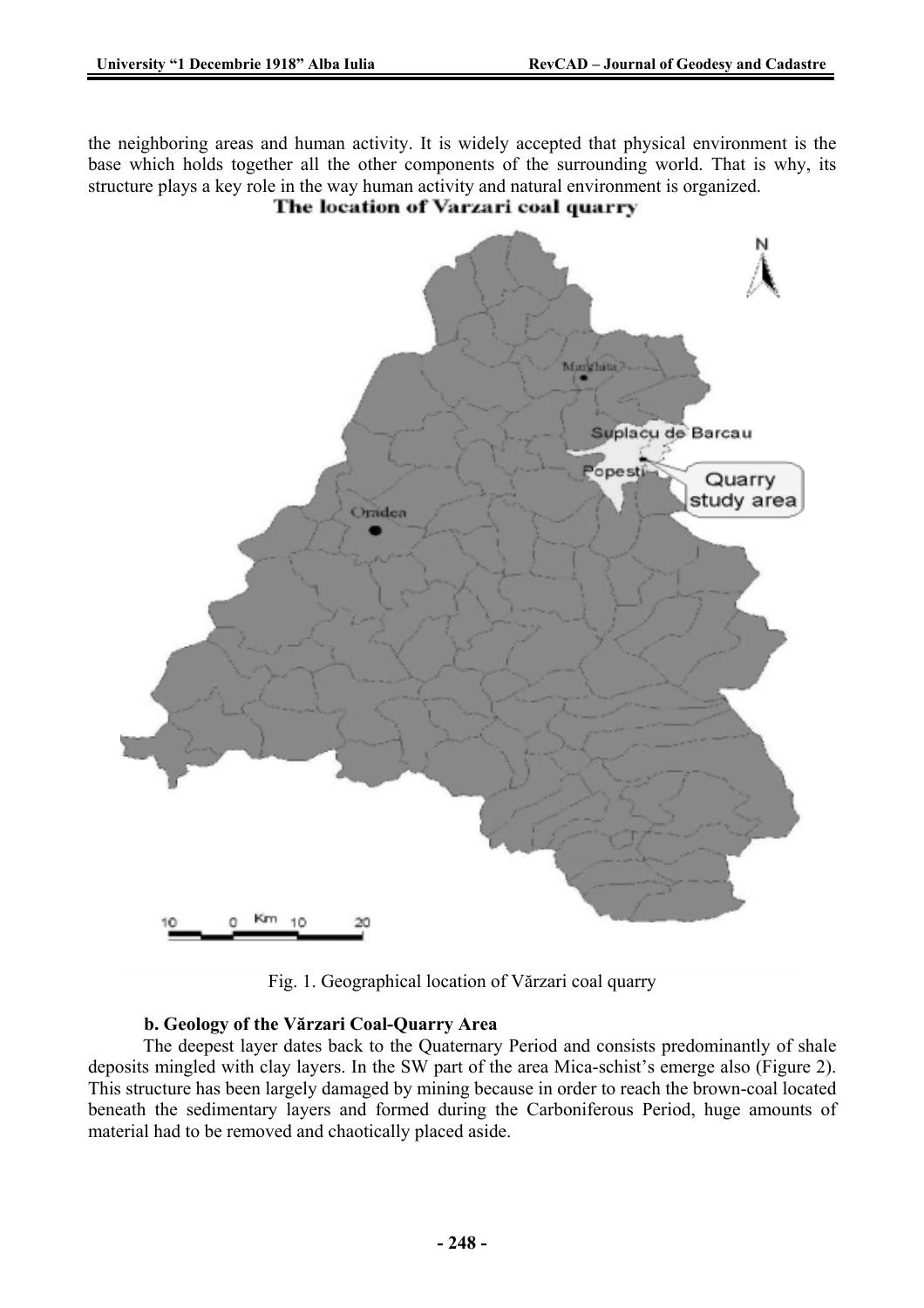

Fig. 2. Geological map of study area

The previous layered structure was completely destroyed so it resulted in a "mixing pot" of clay, shale, sand, brown-coal, rocks. The new emerging land structures looked and reacted differently than the initial ones. They were far-reaching easier attacked by erosion and other degradation processes (landslides, landfalls). The hollow channels left behind by underground mining crashed down and turned into ditches where rain water has accumulated.

Geology is important for territorial planning from two perspectives:

- Geological material dictates the possibilities of construction (the softer the rock, the more diminished are the building options). This property is called "support capacity" and it can be influenced by humidity, temperature, physical properties, etc. Figure 3 shows the direct relationship between different types of geological material and their support capacity. This is expressed in tones/m3 and has to be understood as the capacity of geological structures to "bear" human-made structures without the latter display any negative effects (sinking, wall cracks, etc) in a certain sequence of time.
- Geological faults/ruptures impose restrictions as far as the extension of human habitats is concerned. They pose human life at risk (earthquakes, floods, landslides, etc). But in the Vărzari Quarry Area has never been evidenced of such a geological behavior.

It is now obvious that due to the local geology, it is very unlikely that any high buildings or industrial centers will ever be built in this area. The support capacity of shale clay deposits is very low but combined with coal and loose rocks this capacity lowers even more.

That is why, it is recommended to avoid any very tall or very heavy constructions in this area. Also, there have been discovered multiple land-patches with hollow underground structure which could not be put in use again unless several low-scale explosions are caused which would level the ground.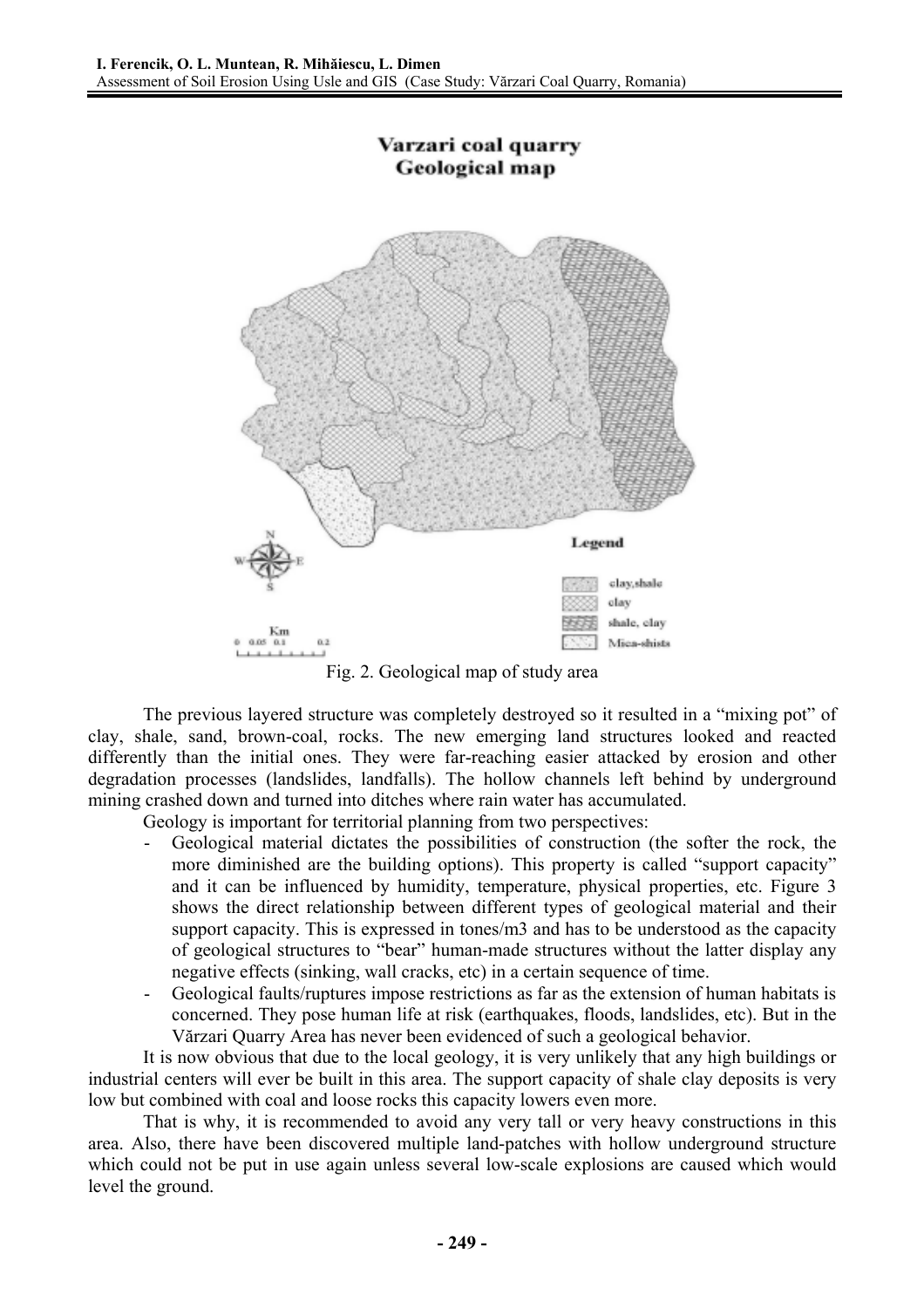

Suport capacity of different types of materials

Fig. 3. Support capacity of different types of materials (Beer, 1990)

#### **c. Topography and Geomorphology**

The present outlook of the coal-quarry area is the result of long lasting mining activity. Where once directions used to converge (e.g. streams of water), a divergent display is encountered nowadays and the other way around. The entire morphology of the place has been disastrously modified.

*Landslides* were not common for this area before mining started. Lots of landslides appeared and extended suddenly after the worked had stopped, due to the huge amounts of soft mixed material.

The probability to develop landslides is a very good indicator of how stable-unstable a piece of land is. This indicator has been analyzed with the help of so-called GRID Module from the ARC/INFO GIS Software using the mathematical *model of regression (prediction)*.

This model states that there's a relationship between a "dependent" variable and several "independent" variables acting in a certain circumstance, in this case between the place where the landslides occurred, on the one hand and slope, geology, relative humidity, profile curvature on the other.

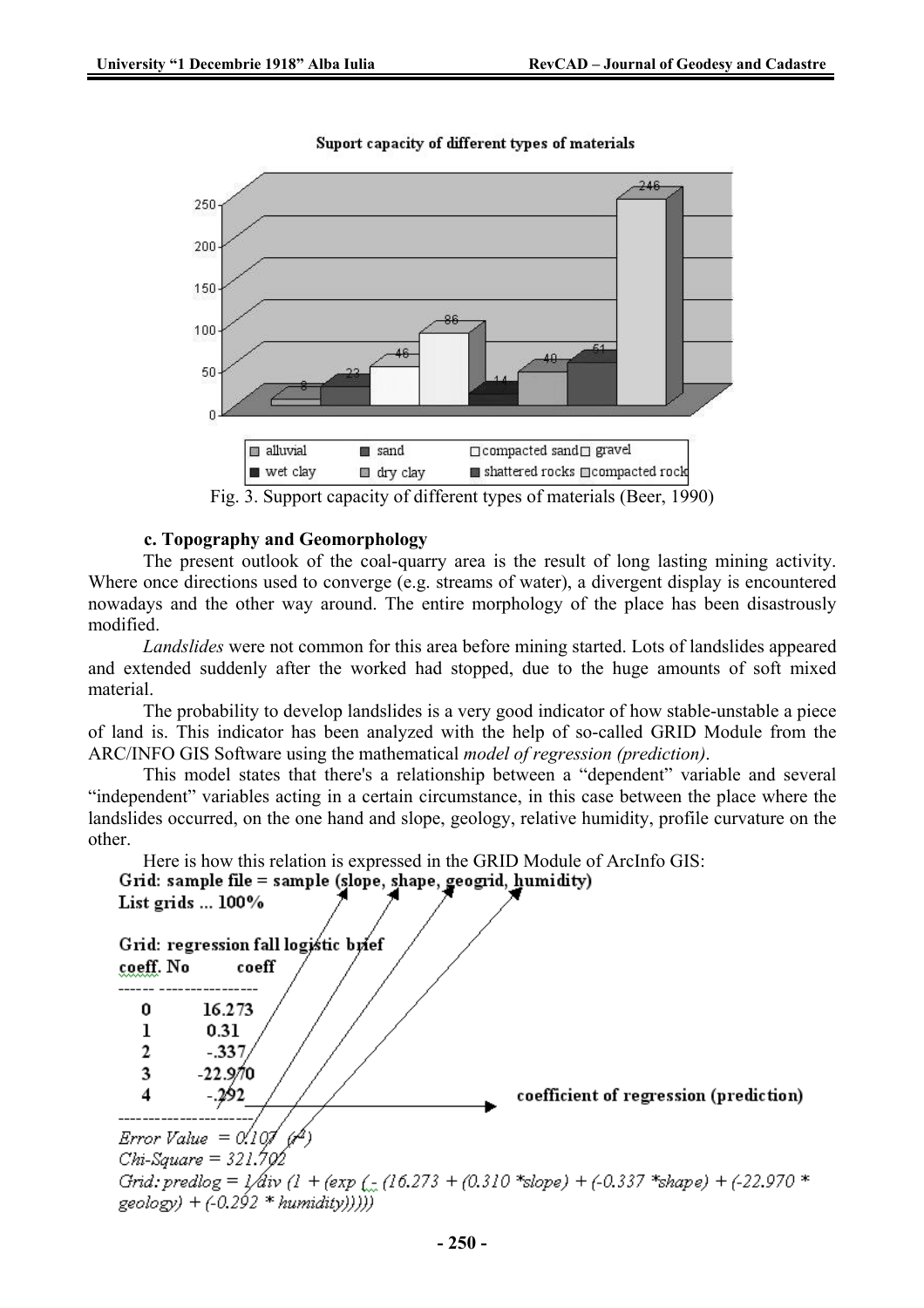The result of this model of regression provides us with the *map of landslides probability (*Figure 4). The map is intended to be used as a general guide to landslide occurrence, not as a predictor of hazard at specific sites.

The map depicts the potential for landslide occurrence from hillslope source areas but does not depict slide paths or areas of landslide deposition. The map does not take the place of an on-site survey or professional judgment of a geologist of geotechnical engineer. Appropriate uses of the map include storm preparedness planning for emergency access and response.

All the values close to 0 indicate very low risks of landslides, whereas all the values close to 1 point at regions with high risks of landslide occurrence. In mathematical terms, the relationship between the dependent and independent variables are expressed as follows:

|        | $y = 1/(1 + (-(a_0 + a_1x_1 + a_2x_2 + a_3x_3 + \dots a_nx_n)^c)))$ |  |
|--------|---------------------------------------------------------------------|--|
| Where: | $y$ – the dependable variable                                       |  |
|        | $a_0$ , $a_1$ , $a_2$ , $a_3$ $a_n$ - coefficient of regression     |  |
|        | $x_1, x_2, x_3, \ldots, x_n$ - independent variable                 |  |

It comes out that in this case the most important factor which influences the probability of developing landslides is the local geology, immediately followed by profile curvature, slope and soil humidity.

Varzari coal quarry Landslide prediction map



Fig. 4. Landslide prediction map of coal quarry

## **2. Material and method**

### **a. GIS-based work method**

According to ESRI (1994), GIS (Geographical Information Systems) means "an assembly of hardware, software, geographical data and specialists, whose main target is the creation, updating, analyzing and visualization of geographical information". Thus, territorial elements come to be represented in two basic forms: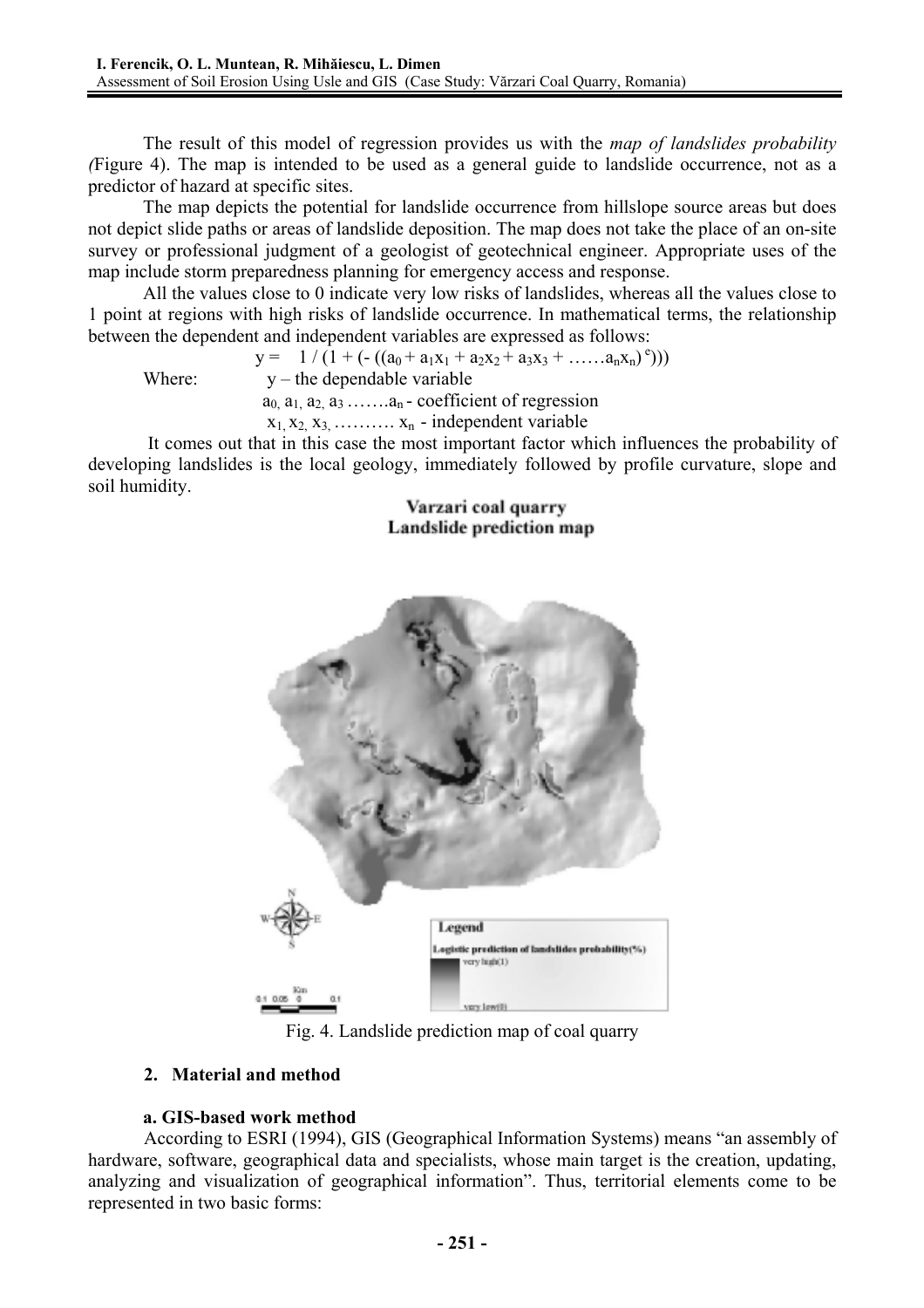**a) using the vector system (vector GIS)** (i.e. territorial objects like a house, river, place, forest are represented using only points, lines or polygons);

**b) using the raster system (raster GIS)** (i.e. elements like a house, a river, a place, a forest are represented by means of digital cells, which could have different dimensions). Each system has its own advantages and disadvantages. For instance, if we desire to represent the elevation of a territory, it is recommended to use the raster GIS but if we aim at showing the land-use in a territorial unit, then it is advisable to use the vector GIS. The main idea behind GIS is that a territorial unit is seen not as an indivisible compact block but as a collection of horizontal layers which make up the whole.

A layer is "a thematic map" (Imbroane, 1996). Each layer is associated with an "attribute table" where every single object of the "map" has its features **registered**. These multitudes of "maps" or layers are eventually overlaid (put one over the other one) and what comes out is the reality represented in a digital form (Figure 5). These results are then combined with other information from the field of statistics, spatial correlations, mapping in order to have an extremely complex outcome.



Fig. 5. The representation of geographical elements in the two systems (ESRI, 1994)

### **b. Universal Soil Loss Equation and Soil Erosion Assessment**

*Soil Erosion* is also a process which can be evaluated and estimated in mathematical terms. In the Vărzari coal quarry the original sequence of soil layers was disrupted, resulting in a chaotic mixture made up of shale, clay, coal.

*The Universal Soil Loss Equation (USLE)* predicts the long term average annual rate of erosion on a field slope based on rainfall pattern, soil type, topography, crop system and management practices. USLE only predicts the amount of soil loss that results from sheet or rill erosion on a single slope and does not account for additional soil losses that might occur from gully, wind or tillage erosion. This erosion model was created for use in selected cropping and management systems, but is also applicable to non-agricultural conditions such as construction sites.

A correct equation has to take into account all the participating elements in the process of soil erosion:

$$
E = K * I^{1...5} * S * C
$$

Where:

 $E$  – The quantity of sediments resulted in the process of erosion (t/ha/year)

K – Climatic aggressiveness (for the Western Hill this value is 0.067 according to M.

Dârja)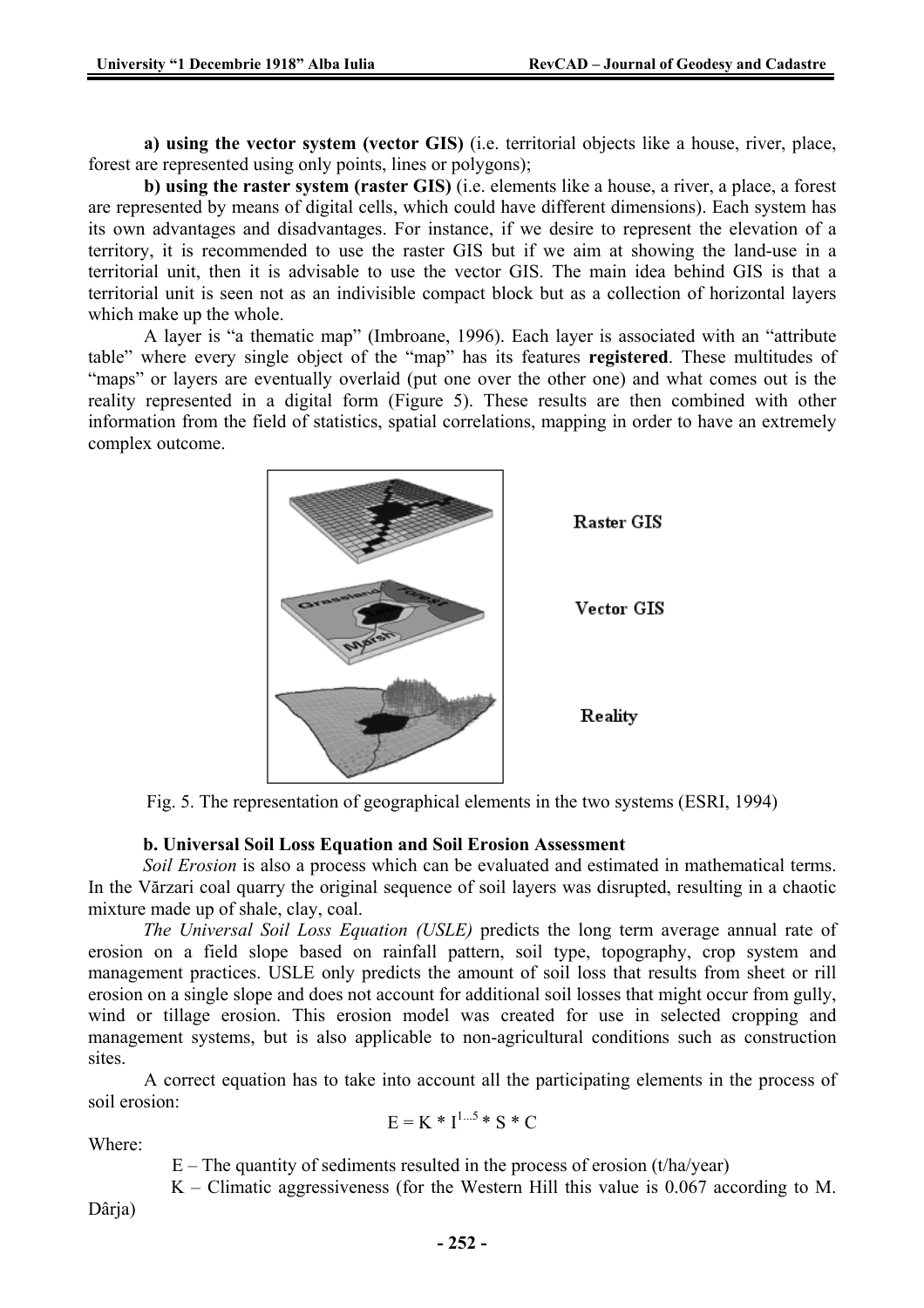$I^{1...5}$  - average slope value

S – Soil erosion coefficient influenced by the type of geological material

C – Coefficient indicating to what extent land-use influences soil erosion

This formula is called *Universal Soil Loss Equation (USLE)* and it was adapted to the Romanian climatic conditions by Moţoc et al.

In the ARCINFO software, soil erosion could be precisely pointed out only after a series of layers were created (each with its own attribute table) and then overlaid in the vectorial system (Figure 6). Five distinctive areas are being analyzed in the underneath table. If surface value (expressed in ha) is multiplied (x) by soil erosion coefficient, then the result shows the approximate value of eroded material (expressed in tones) during a one-year period (Table 1).

| Nr. Crt. | Surface (ha) | <b>Soil Erosion</b><br>(t/ha/year) | <b>Degree of Soil</b><br><b>Erosion</b> | <b>Quantity of eroded material</b><br>(tones) |
|----------|--------------|------------------------------------|-----------------------------------------|-----------------------------------------------|
|          |              | $0.1 - 2.0$                        | very low                                | 12.6                                          |
|          | 18           | $2.1 - 4.0$                        | low                                     | 54.9                                          |
|          | 26           | $4.1 - 6.0$                        | intermediate                            | 131.3                                         |
|          |              | $6.1 - 8.0$                        | high                                    | 77.5                                          |
|          |              | $8.1 - 9.8$                        | very high                               |                                               |

|  | Table 1. Erodability areas as calculated from USLE |  |  |  |  |
|--|----------------------------------------------------|--|--|--|--|
|--|----------------------------------------------------|--|--|--|--|



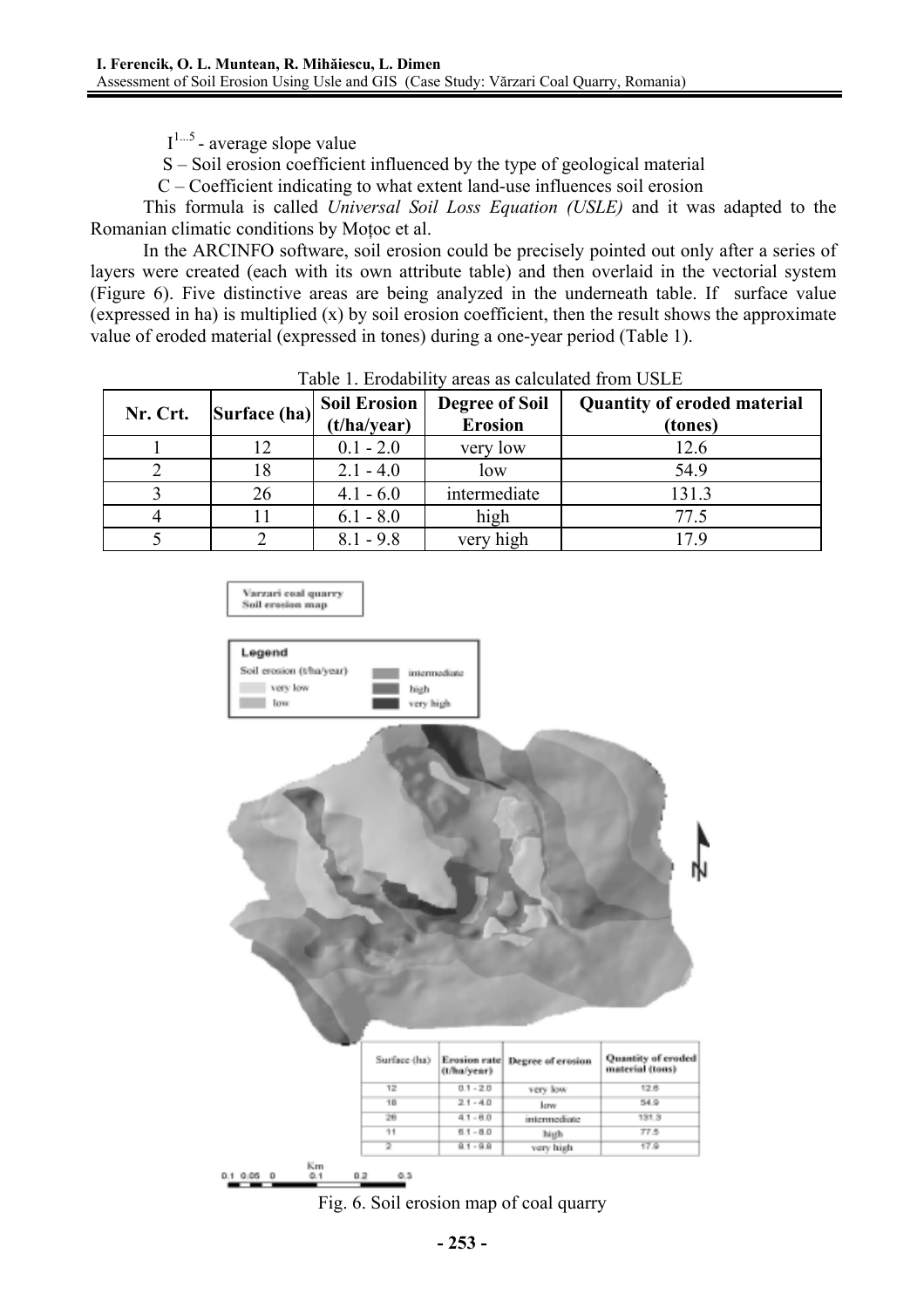#### **c. Flow direction and flow accumulation assessment**

The local climate in the Vărzari Coal-Quarry Area is influenced by its geographical position within the country, being permanently exposed to the Western winds which cater for an average temperature of 8.7 ° C degrees. Even the nearby mountains (Plopiş Cliffs) do not modify this value to any significant degree. The average precipitation value is of about 620 mm/year but the runoff has been hardened by the changes caused by surface and underground mining activities.

There are two elements which have been greatly modified: the *flow direction* and *flow accumulation*. By a close analysis of the maps made before and after the mining, it could be concluded that the flow direction had suffered obvious high-scale changes due to intense mining activities. Precipitation would not drain all the way to the bottom of the slope but accumulate at different levels of the newly formed landscape and generate isolated water ponds with temporary existence.

**Flow direction** can be determined using the Grid Model from the ARCINFO Software package. First, a digital elevation model (DEM) has to be created and then correct any possible hydrological territorial inaccuracies by using the TOPOGRID Function (Figure 7). According to ESRI (1997), flow direction is a parameter in hydrological modeling that is determined by finding the direction of steepest descent from each cell. The distance is determined between the elevations of the cell centers.



Fig. 7. Map of flow direction, before and after human intervention on area

**Flow accumulation** is the area where flow direction generates a concentration of runoff water. In GRID Model terms, flow accumulation is the number of upslope cells that flow into each cell. The precision of the final results highly depend on the accuracy of the DEM (Digital Elevation Model) and also on the value of the resolution it is worked with (Florinsky, 1998). In this case, a 5 meter resolution has proved to be the most suitable (Figure 8).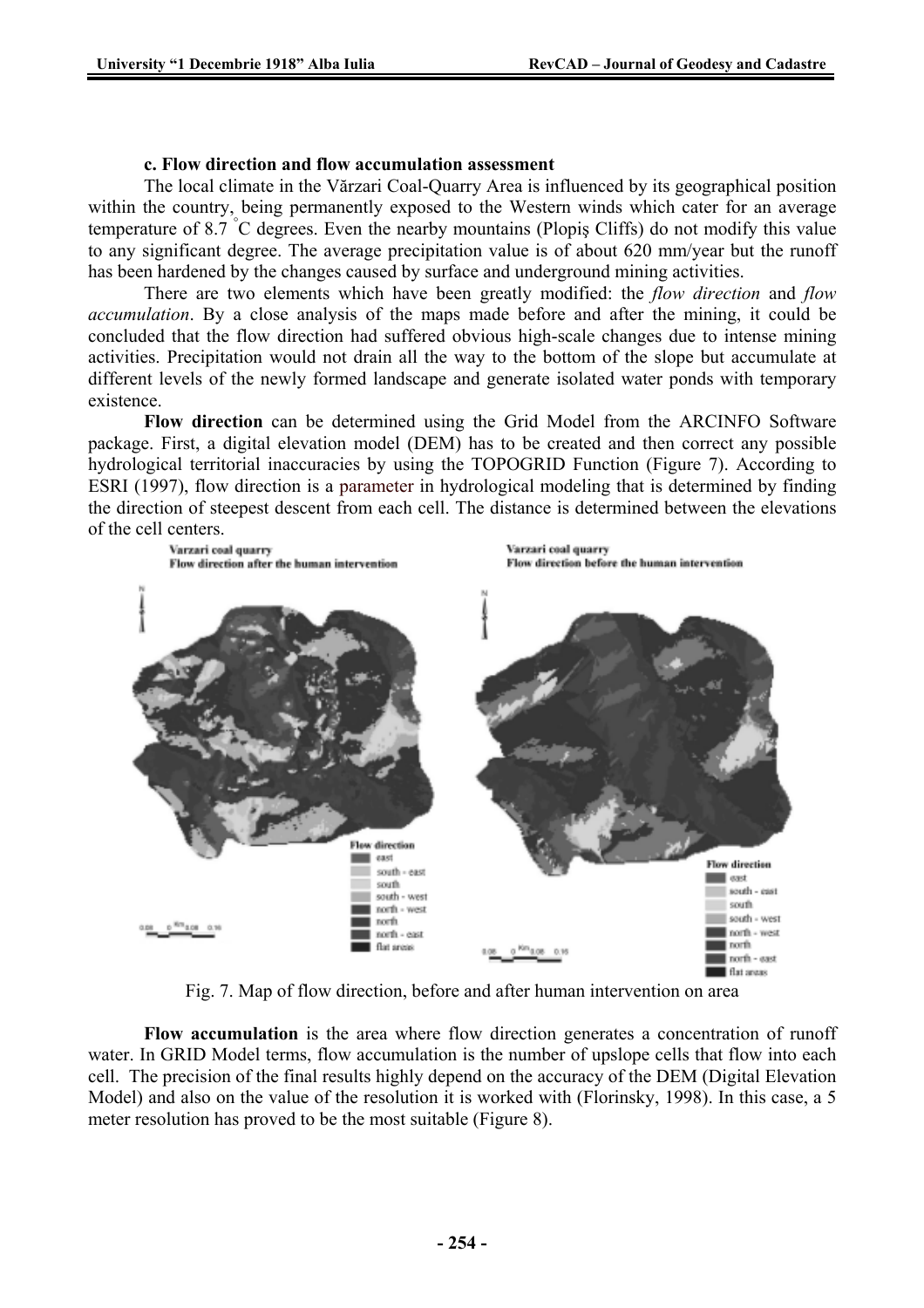

Fig. 8. Map of flow accumulation, before and after human intervention on area

### **3. Conclusions**

The previous considerations have offered a very complex image of the soil erosion in the Vărzari Coal-quarry area. The main problem remains land degradation, which if not treated continues to intensify and extend. It has been determined with the help of GIS which areas are prone to landslides and which patches are likely to slide down within a short time period (values close to "1" in the binary system). Linking the type of soil with the position of these landslides, we can reach the conclusion that those patches sustained by clay underground are most likely to slide.

The land-slope located next to Şes River is on the verge of sliding at any immediate time because of the existence of very steep slopes and thick layers of clay. Thus, surface mining lead to erosion (in the upper part of the soil-structure) and landslides. Huge amounts of material have been displaced and mixed in the Vărzari Quarry Area, which made it extremely vulnerable to erosion. The steeper the slope, the higher the risk of erosion. Again, the left side of Şes River will be the earliest eroded followed by its right side. Here, the steep slope is combined with the speed of the river coming down.

As a rule, the values of erosion are influenced by geology, soil type, and slope declivity. When these three are set, then is easy to deduct the mathematical value of soil erosion. Geological maps clearly show that flow direction has changed a lot in the last couple of decades because of material displacement. New flow accumulations have come to light and new small-scale ponds formed behind it.

This study will be developed and some problems still remain to be solved in the future. The first challenge is the validation of the methodology and results in practice by calibrating the environmental rehabilitation model of area. This model will be accomplished with the help of the 3D Analyst extension, part of the ArcInfo Software, which offers a 3D visualization of spatial data.